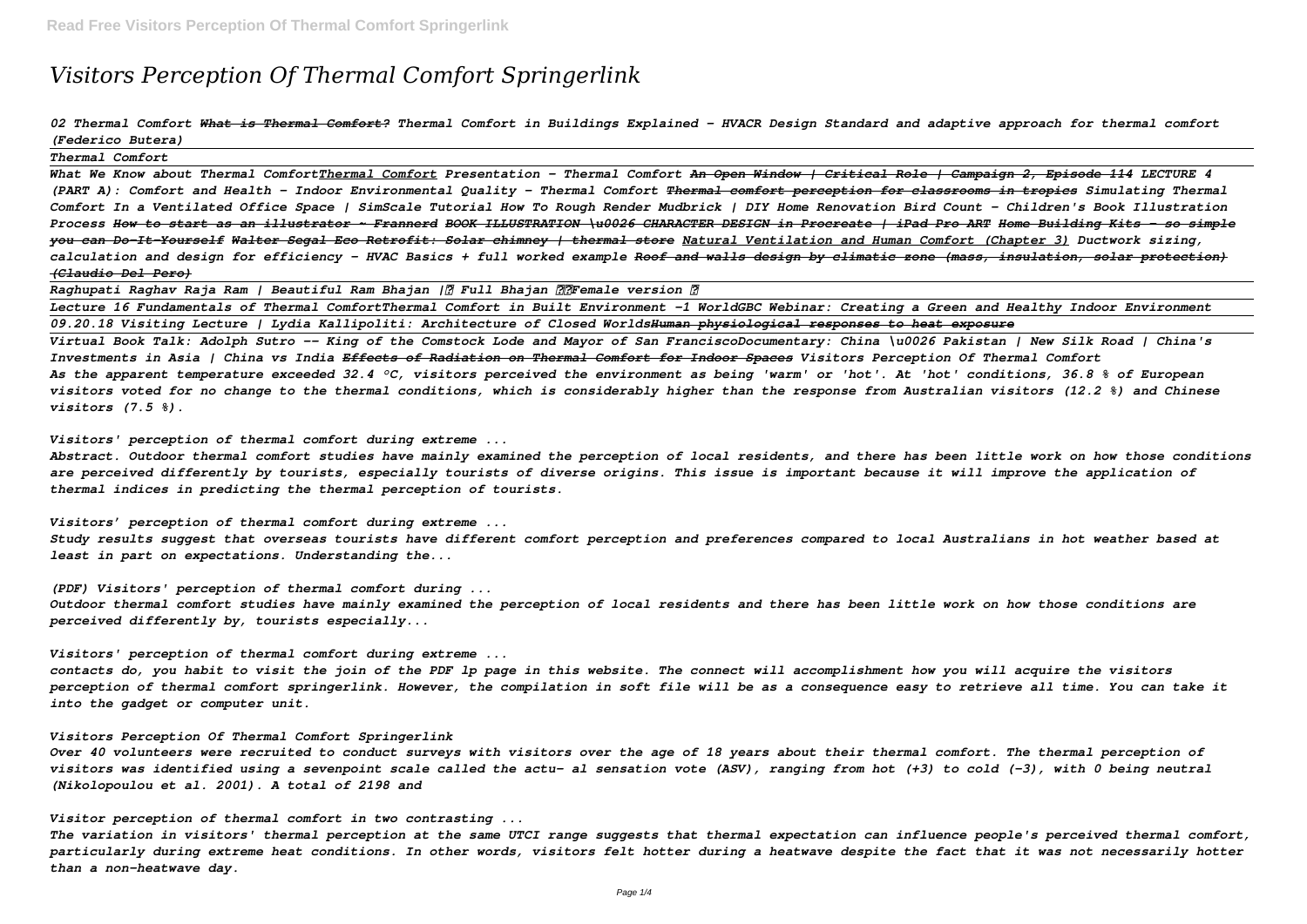*Perceptions of thermal comfort in heatwave and non ...*

*pronouncement visitors perception of thermal comfort springerlink can be one of the options to accompany you behind having supplementary time. It will not waste your time. consent me, the e-book will entirely flavor you supplementary business to read. Just invest tiny time to door this on-line proclamation visitors perception of thermal comfort springerlink as well as evaluation them Page 1/4*

### *Visitors Perception Of Thermal Comfort Springerlink*

*Psychological factors influenced thermal comfort directly. Thermal comfort in summer was improved if a larger amount of trees, water ponds, or shade provisions was perceived in a park. Thermal acceptability in summer was improved by visibility of a larger amount of trees, water ponds, or shade provisions.*

*On the study of thermal comfort and perceptions of ...*

*An individual's comfort level in a given environment may change and adapt over time due to psychological factors. Subjective perception of thermal comfort may be influenced by the memory of previous experiences. Habituation takes place when repeated exposure moderates future expectations, and responses to sensory input.*

### *Thermal comfort - Wikipedia*

*On the contrary, the light wind speeds (WIND) observed, had a positive effect on the thermal comfort perception of park visitors. Individuals are 1.48 times more likely to feel very comfortable if wind speed increases. Finally, the effect of relative humidity (HUM) in the thermal perceptions of users is marginally negative.*

*Linear Parks along Urban Rivers: Perceptions of Thermal ...*

*Thermal comfort assessment requires understanding complex interactions between the physical environment, physiology, psychology and behaviour (McGregor 2012). By extension, OTC research should consider an individual's physical condition, and of his or her mental perception and sensation of outdoor climate exposure.*

*How 'hot' is too hot? Evaluating acceptable outdoor ... During the survey, we collected data on climate comfort perceptions and the role of the weather on the comfort. Totally, 793 respondents of tourism visitors participated in the study. Our results showed that almost all of visitors (>95%) stated that the weather affected the climate comfort.*

*Climate Comfort in Nature-Based Tourism at Tropical Region ...*

*Visitors' perception of thermal comfort during extreme heat events at the Royal Botanic Garden Melbourne. CKC Lam, M Loughnan, N Tapper. International Journal of Biometeorology 62 (1), 97-112, 2018. 43: 2018: Perceptions of thermal comfort in heatwave and non-heatwave conditions in Melbourne, Australia.*

*Cho Kwong Charlie Lam - Google Scholar The WBGT was used as the thermophysiological index to investigate the effects of thermal conditions on visitor's thermal perception and adaptive behavior in outdoor urban spaces. In this study, behavioral adaptations used by visitors as a means of achieving comfort were evaluated.*

## *Thermal Comfort for Urban Parks in Subtropics ...*

*Outdoor thermal comfort is important for tourism and landscape design. Many previous studies have identified the thermal comfort range for local residents, but how it differs for overseas visitors is unknown. Improving human thermal comfort is essential as it enhances the quality of urban living and the use of outdoor space. Urban green space has previously been shown to reduce the perception of thermal discomfort under hot conditions.*

*Landscape variability of Melbourne's botanic gardens and ...*

*thermal "comfort"), and maximization of acclimatization. Thus, while the first step of thermal design must be to establish what is the range of thermal conditions commensurate with comfort, we must go beyond this basic concern and create conditions that also permit conditions to become stimulating, without causing ill effects to the occupants.*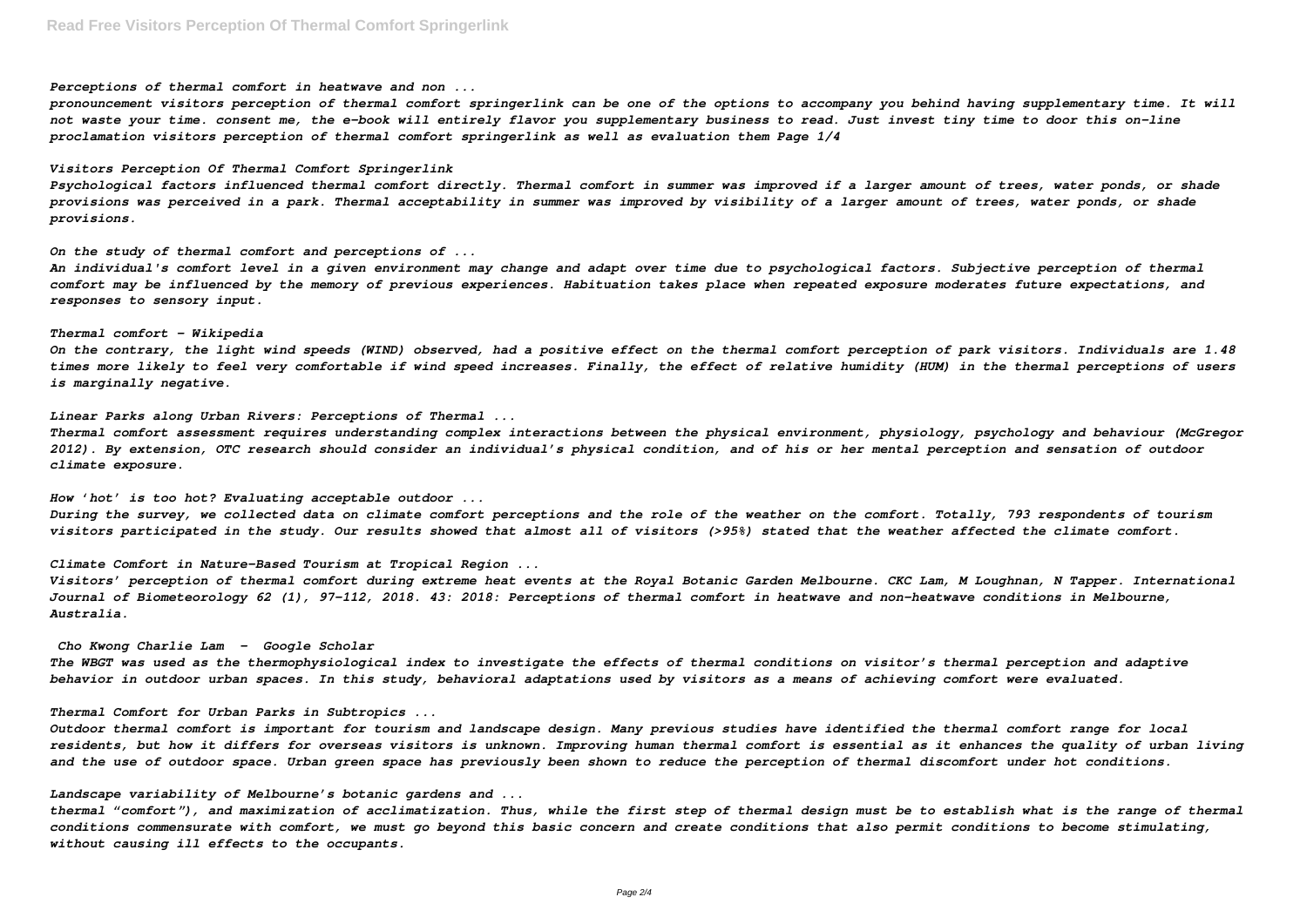*02 Thermal Comfort What is Thermal Comfort? Thermal Comfort in Buildings Explained - HVACR Design Standard and adaptive approach for thermal comfort (Federico Butera)*

*Thermal Comfort*

*What We Know about Thermal ComfortThermal Comfort Presentation - Thermal Comfort An Open Window | Critical Role | Campaign 2, Episode 114 LECTURE 4 (PART A): Comfort and Health - Indoor Environmental Quality - Thermal Comfort Thermal comfort perception for classrooms in tropics Simulating Thermal Comfort In a Ventilated Office Space | SimScale Tutorial How To Rough Render Mudbrick | DIY Home Renovation Bird Count - Children's Book Illustration Process How to start as an illustrator ~ Frannerd BOOK ILLUSTRATION \u0026 CHARACTER DESIGN in Procreate | iPad Pro ART Home Building Kits - so simple you can Do-It-Yourself Walter Segal Eco Retrofit: Solar chimney | thermal store Natural Ventilation and Human Comfort (Chapter 3) Ductwork sizing, calculation and design for efficiency - HVAC Basics + full worked example Roof and walls design by climatic zone (mass, insulation, solar protection) (Claudio Del Pero)*

*Raghupati Raghav Raja Ram | Beautiful Ram Bhajan |《 Full Bhajan 》《Female version 》*

*Lecture 16 Fundamentals of Thermal ComfortThermal Comfort in Built Environment -1 WorldGBC Webinar: Creating a Green and Healthy Indoor Environment 09.20.18 Visiting Lecture | Lydia Kallipoliti: Architecture of Closed WorldsHuman physiological responses to heat exposure Virtual Book Talk: Adolph Sutro -- King of the Comstock Lode and Mayor of San FranciscoDocumentary: China \u0026 Pakistan | New Silk Road | China's Investments in Asia | China vs India Effects of Radiation on Thermal Comfort for Indoor Spaces Visitors Perception Of Thermal Comfort As the apparent temperature exceeded 32.4 °C, visitors perceived the environment as being 'warm' or 'hot'. At 'hot' conditions, 36.8 % of European visitors voted for no change to the thermal conditions, which is considerably higher than the response from Australian visitors (12.2 %) and Chinese visitors (7.5 %).*

*Visitors' perception of thermal comfort during extreme ...*

*Abstract. Outdoor thermal comfort studies have mainly examined the perception of local residents, and there has been little work on how those conditions are perceived differently by tourists, especially tourists of diverse origins. This issue is important because it will improve the application of thermal indices in predicting the thermal perception of tourists.*

*Visitors' perception of thermal comfort during extreme ...*

*Study results suggest that overseas tourists have different comfort perception and preferences compared to local Australians in hot weather based at least in part on expectations. Understanding the...*

*(PDF) Visitors' perception of thermal comfort during ... Outdoor thermal comfort studies have mainly examined the perception of local residents and there has been little work on how those conditions are perceived differently by, tourists especially...*

*Visitors' perception of thermal comfort during extreme ... contacts do, you habit to visit the join of the PDF lp page in this website. The connect will accomplishment how you will acquire the visitors perception of thermal comfort springerlink. However, the compilation in soft file will be as a consequence easy to retrieve all time. You can take it into the gadget or computer unit.*

*Visitors Perception Of Thermal Comfort Springerlink*

*Over 40 volunteers were recruited to conduct surveys with visitors over the age of 18 years about their thermal comfort. The thermal perception of visitors was identified using a sevenpoint scale called the actu- al sensation vote (ASV), ranging from hot (+3) to cold (-3), with 0 being neutral (Nikolopoulou et al. 2001). A total of 2198 and*

*Visitor perception of thermal comfort in two contrasting ...*

*The variation in visitors' thermal perception at the same UTCI range suggests that thermal expectation can influence people's perceived thermal comfort, particularly during extreme heat conditions. In other words, visitors felt hotter during a heatwave despite the fact that it was not necessarily hotter than a non-heatwave day.*

*Perceptions of thermal comfort in heatwave and non ... pronouncement visitors perception of thermal comfort springerlink can be one of the options to accompany you behind having supplementary time. It will not waste your time. consent me, the e-book will entirely flavor you supplementary business to read. Just invest tiny time to door this on-line*